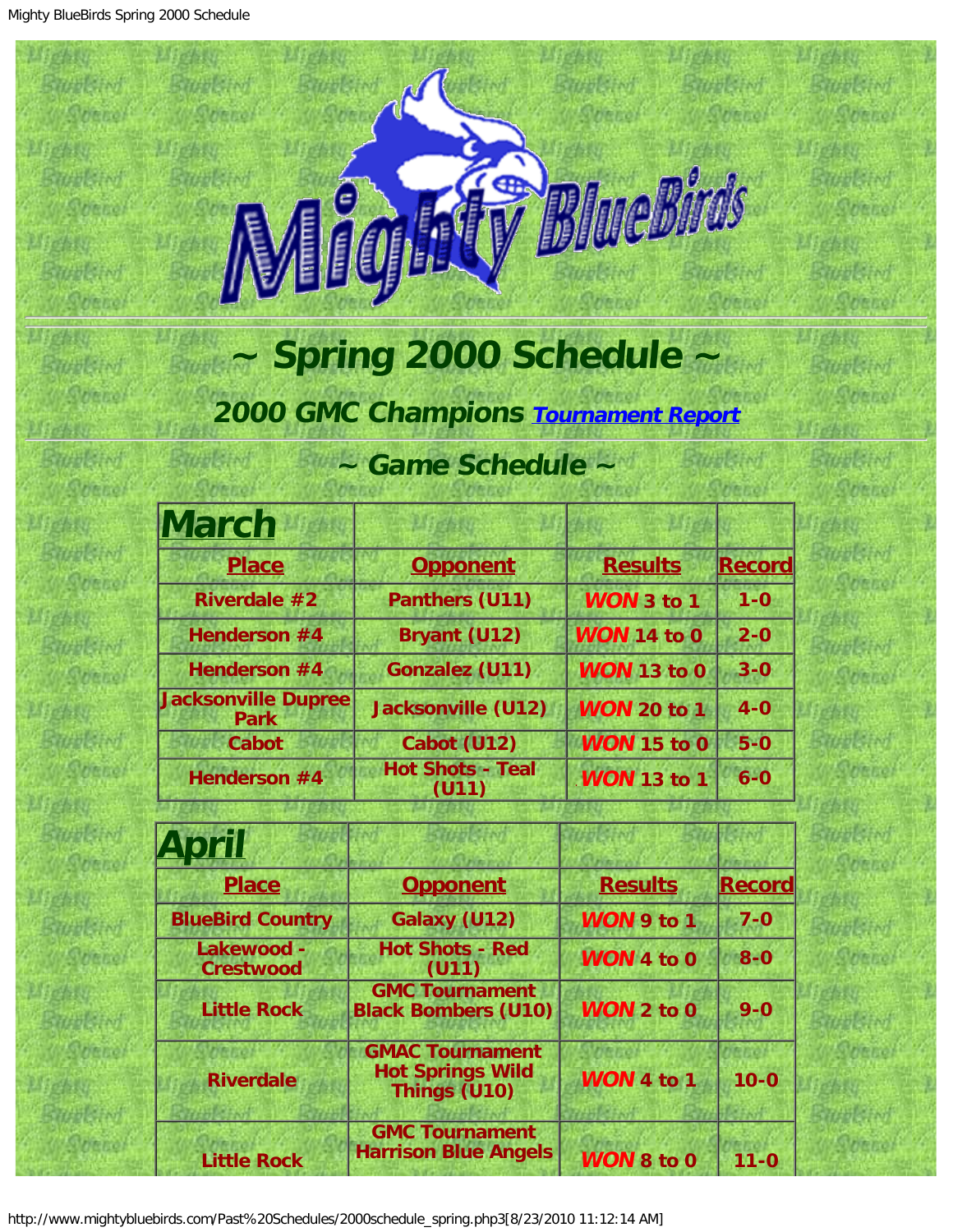四國

Ød

|                                       | (U10)                                                                                    |                                                      |                    |                          |
|---------------------------------------|------------------------------------------------------------------------------------------|------------------------------------------------------|--------------------|--------------------------|
| <b>Riverdale</b>                      | <b>FINALS</b><br>(U10)                                                                   | <b>GMC Tournament</b><br><b>Riverdale Lady Storm</b> |                    | $12 - 0$                 |
| Henderson #4                          | <b>Wizards (U11)</b>                                                                     |                                                      | WON 7 to 1         | $13 - 0$                 |
| Henderson #4                          |                                                                                          | <b>Blue Lightning (U12)</b><br><b>WON 11 to 0</b>    |                    | $14 - 0$                 |
| <b>BlueBird Country</b>               | Bryant (U11)                                                                             |                                                      | <b>WON 8 to 1</b>  | $15 - 0$                 |
| Riverdale #4                          | <b>Riverdale Rockets</b><br>(U12)                                                        | WON 6 to 0                                           |                    | $16 - 0$                 |
| <b>BlueBird Country</b>               | <b>Conway Mystics</b><br>(U11)                                                           |                                                      | WON 5 to 0         | $17 - 0$                 |
| <b>BlueBird Country</b>               | <b>Russellville (U12)</b>                                                                |                                                      | <b>WON 13 to 0</b> | $18 - 0$                 |
|                                       |                                                                                          |                                                      |                    |                          |
| <b>May</b>                            |                                                                                          |                                                      | 学生学生的              | <b>Letter!</b>           |
| <b>Place</b>                          | <b>Opponent</b>                                                                          |                                                      | <b>Results</b>     | <b>Record</b>            |
| <b>BlueBird Country</b>               | <b>Maumelle (U10)</b>                                                                    | WON 6 to 0                                           |                    | $19 - 0$                 |
| <b>BlueBird Country</b>               | <b>Gonzalez (U11)</b>                                                                    | <b>WON 12 to 0</b>                                   |                    | $20 - 0$                 |
| <b>BlueBird Country</b>               | Maumelle (U10)                                                                           | WON 5 to 0                                           |                    | $21 - 0$                 |
| <b>Jonesboro</b><br>Field $#1$        | <b>Jonesboro</b><br><b>Haworth Slammers</b><br><b>U-10 State</b><br>Championship         | <b>WON 16 to 0</b>                                   |                    | $22 - 0$                 |
| <b>Jonesboro</b><br>Field $#1$        | <b>Mt Home</b><br><b>Yelcot</b><br><b>U-10 State</b><br>Championship                     | <b>WON 10 to 0</b>                                   |                    | <b>MEDO</b><br>$23 - 0$  |
| <b>Jonesboro</b><br>Field $#1$<br>研究所 | <b>Riverdale</b><br><b>Lady Storms</b><br><b>U-10 State</b><br>Championship              | Film mys<br>WON 1 to 0<br><b>各方分析 医子宫</b>            |                    | nene<br>$24 - 0$<br>ポートガ |
| <b>Jonesboro</b><br>Field #1          | <b>Semi Finals</b><br><b>Christ The King</b><br><b>U-10 State</b><br><b>Championship</b> | Lost 3 to 2                                          |                    | $24 - 1$                 |
| <b>BlueBird Country</b>               | <b>Gonzalez (U11)</b>                                                                    |                                                      | WON 8 to 0         | $25 - 1$                 |
| <b>Fayetteville</b>                   | <b>Siloam Springs</b><br><b>U-11 Classic State</b><br>Championship                       |                                                      | WON 6 to 0         | $26 - 1$                 |

**Kird DECO** 

t M **DECO** 

**Lind** banel

t i of venel

长树 **DELLE** 

**Kird** bene

长树 venel

t M **Denot** 

**Livi Venel** 

**Lind Denet** 

k.M venel

t M bene/